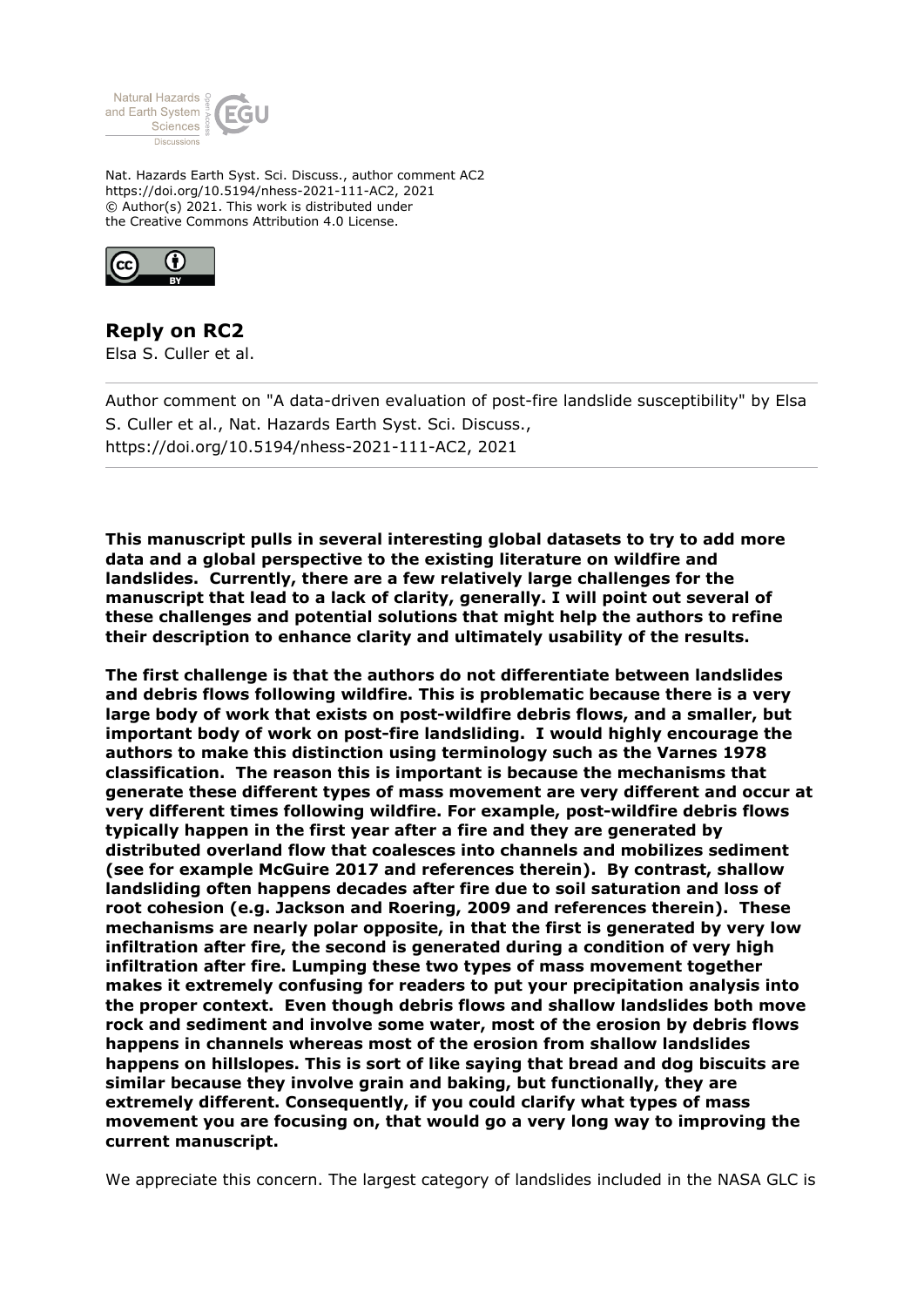labeled 'landslide', and includes mass movements of all types. We acknowledge that the lack of differentiation as to the types of mass movements is of concern with this data source, and include the following additional analysis to highlight this issue:

*Subsequently, the results of the Wilcox tests comparing pre-landslide precipitation percentiles are duplicated splitting the data in the high- and low-accuracy groups (<=1 km and > 1 km respectively). The number of days with significantly significant differences in precipitation percentile in the 14 days prior to the landslide and 7 days are computed in each group. Finally, a similar analysis compared debris flows (labeled as 'debris flow' or 'mudslide' in the GLC) and other types of mass movements.*

In addition, we include an additional figure (figure3a pvalues debrisflow) and analysis as described comparing the day-of-landslide precipitation percentile from the undifferentiated 'landslide' group with landslide specifically labeled as 'mudslide' or 'debris flow':

*Figure 3a: p-values of Mann-Whitney tests comparing landslide-triggering precipitation percentiles at burned and unburned sites. The black line shows results for all landslides, while debris flows and other mass movements are shown in green and orange respectively. A horizontal black line shows a 95% confidence level for the hypothesis test, and a vertical black line indicates the day of the landslides*

*Figure 3a shows the p-values of Mann-Whitney hypothesis tests, similarly to those performed for Fig. 3. The results in Fig. 3a are split into categories by landslide type, with 'debris flow' and 'mudslide' landslide types labeled as debris flows and all other types labeled as other. With the exception of the Pacific Northwest (Fig. 3a panel (d)), the landslide type has limited impact on the number of days with significant differences (p < 0.05) in precipitation in the 14 days prior to the landslide in regions with any such significant differences. For example, in California (Fig. 3a panel (b)), nine days have a statistically significant difference for both groups. In the Intermountain West eight days have a statistically significant difference for debris flows while similarly six days have a statistically significant difference for other types of mass movements.*

**The second challenge is the imprecision in the spatial location of your landslide database. Currently you are using a 10km buffer to see if there are burned areas near the landslide. In the case of shallow landslides, that can be extremely small (on the order of 10-100 m in cross-hillslope width if you are talking about true landslides and not debris flows). A buffer of 10km will often be much larger than a wildfire perimeter therefore it would be very easy to accidently confuse an unburned landslide with a burn area, resulting in spurious conclusions. Moreover, in many studies that focus on true landslides after fire, the rainstorms that trigger slides in burn areas also trigger slides in unburned areas (See for example: Meyer et al., 2001). I suggest that you carve out a small case-study to convince readers that you have a handle on the location or can quantify the uncertainty. If you can use a subset of the data with very well known locations and show the applicability at a known location with post-fire landsliding I think this will help people to trust the generalizations you make.** 

We appreciate this concern. Additional analysis is included to explore the magnitude of the uncertainty introduced by location errors, as described in the methods section:

*To explore the effects of variability in location accuracy and landslide type within the GLC, validation analyses were performed to quantify the extent of errors due to these factors. Firstly, the percentages of burned sites in each region were computed for each location accuracy. Subsequently, the results of the Mann-Whitney hypothesis tests comparing prelandslide precipitation percentiles were duplicated splitting the data in the high- and lowaccuracy groups (<=1 km and > 1 km respectively). The number of days with significantly*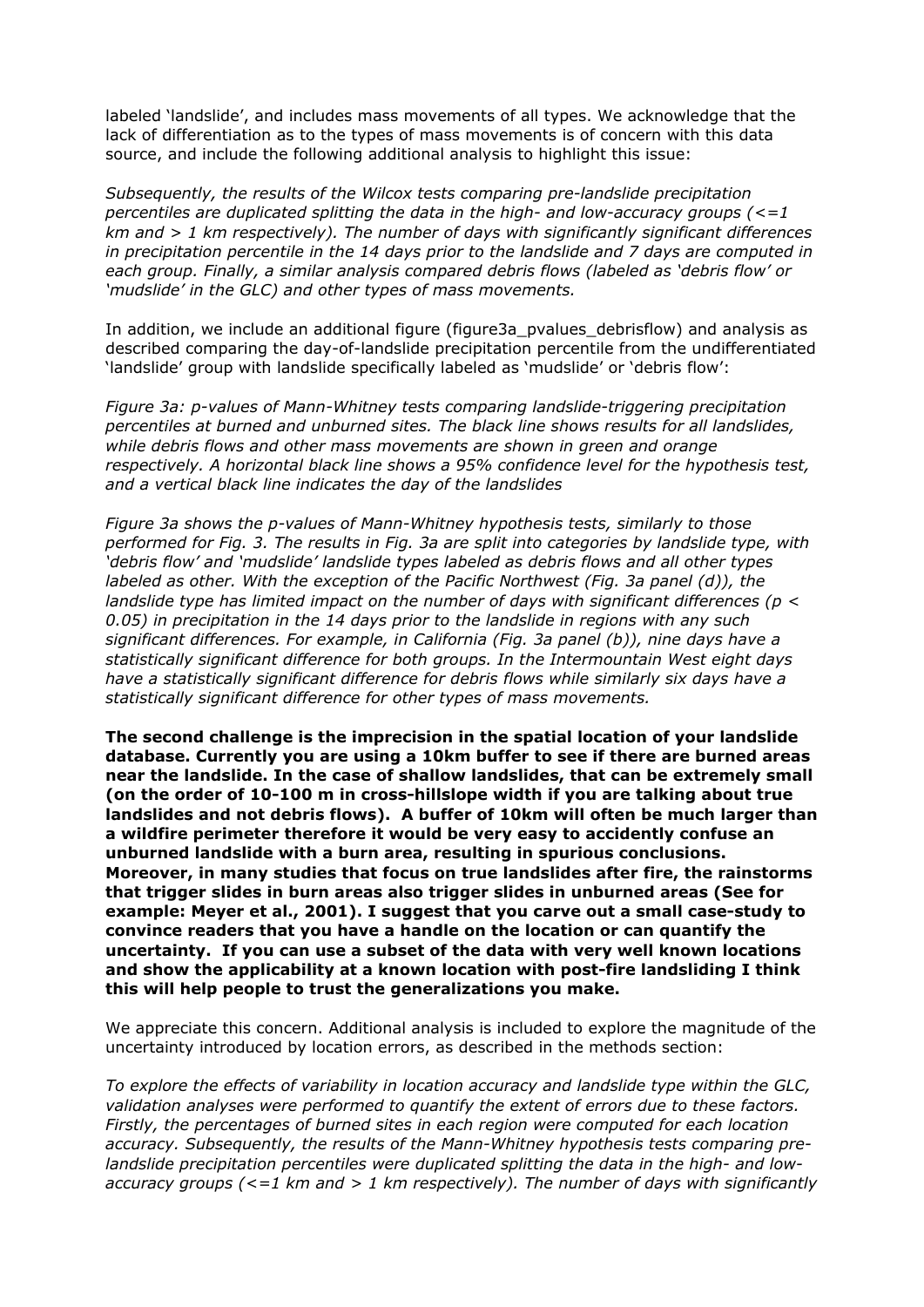*significant differences in precipitation percentile in the 14 days prior to the landslide and 7 days are computed in each group.*

An additional figure (figure3b pvalues location accuracy.png) and the following accompanying caption and text is also included to address this issue (the figure number 3a is a placeholder so as not to confuse it with existing figures):

*Figure 3b: p-values for Mann-Whitney hypothesis tests comparing precipitation percentiles at burned and unburned sites. The thick black line shows the p-values for all landslides, while green and orange lines show high (1 km or less) and low (greater than 1 km) location accuracies. A horizontal black line shows the p=0.05 significance threshold, while a vertical black line indicates the day of the landslide.*

*Figure 3b shows p-values for Mann-Whitney hypothesis tests comparing precipitation percentiles for burned and unburned groups for high and low location accuracy groups of landslides. High accuracy indicates less than 1 km. Several regions, such as California (Fig. 3b panel (b)) show substantial differences between the high-accuracy and lowaccuracy p-values. Sample sizes of burned locations among the exact locations are low, ranging from 2 to 34 in each region, with overall only 3.7% of high-accuracy landslides classified as burned (below the threshold used to exclude regions from this study). The low percentage of burned sites may partially account for high p-values among the highaccuracy group. An additional important consideration is the likelihood of a greater number of false positive burned sites among the low-accuracy group. Notably, the percentage of identified burned sites using this method increases with the location accuracy radius – globally 12.5% of low-accuracy landslides were identified as burned in contrast with only 3.7% of high-accuracy landslides.*

Finally, we expand the discussion:

Low landslide location accuracy and lower number of burned landslides may have also contributed to the lack of conclusive results in the Pacific Northwest, Southeast Asia and Central America. The regions outside the US and Canada tended to have less accurate landslide locations. *Furthermore, less accurate locations were also more likely to be marked as burned, with a threefold increase in the percentage of landslides identified as burned between high- and low-accuracy groups.* This occurs because larger landslide radii were more likely to contain burned area by chance alone, and hence become `false positive' post-wildfire landslides, i.e.~landslides that occurred nearby but not coincident to a burned area. This idea is supported by the lower cumulative burned fractions within the regions outside the US and Canada (see Fig. 1 panels (c) and (d)). *Though landslide accuracy in the GLC is an approximate measure, introducing the possibility of false negative unburned sites, false positive post-wildfire landslides nonetheless represent an important potential source of uncertainty in this analysis. These uncertainties introduce the possibility that some of differences in triggering precipitation percentiles between burned and unburned sites may be related to unique qualities of fire-prone areas rather than fire itself.* The degree to which fires and landslides are statistically linked also contributes to the rate of false positives. Some regions may have many false positive burned landslides because there was a larger percentage of low accuracy locations, or alternatively because there was no significant increase in the probability that a landslide would occur in a burned location. Such a low posterior landslide probability given that a fire has occurred would tend to greatly increase the number of false positive burned areas by decreasing the probability that a landslide occurred in the burned section of the landslide radius, thus negating the effects of larger landslide buffers. Future studies using visible and other satellite imagery to pinpoint landslide locations and dates could help further clarify the post-wildfire posterior landslide probability by essentially eliminating the location error.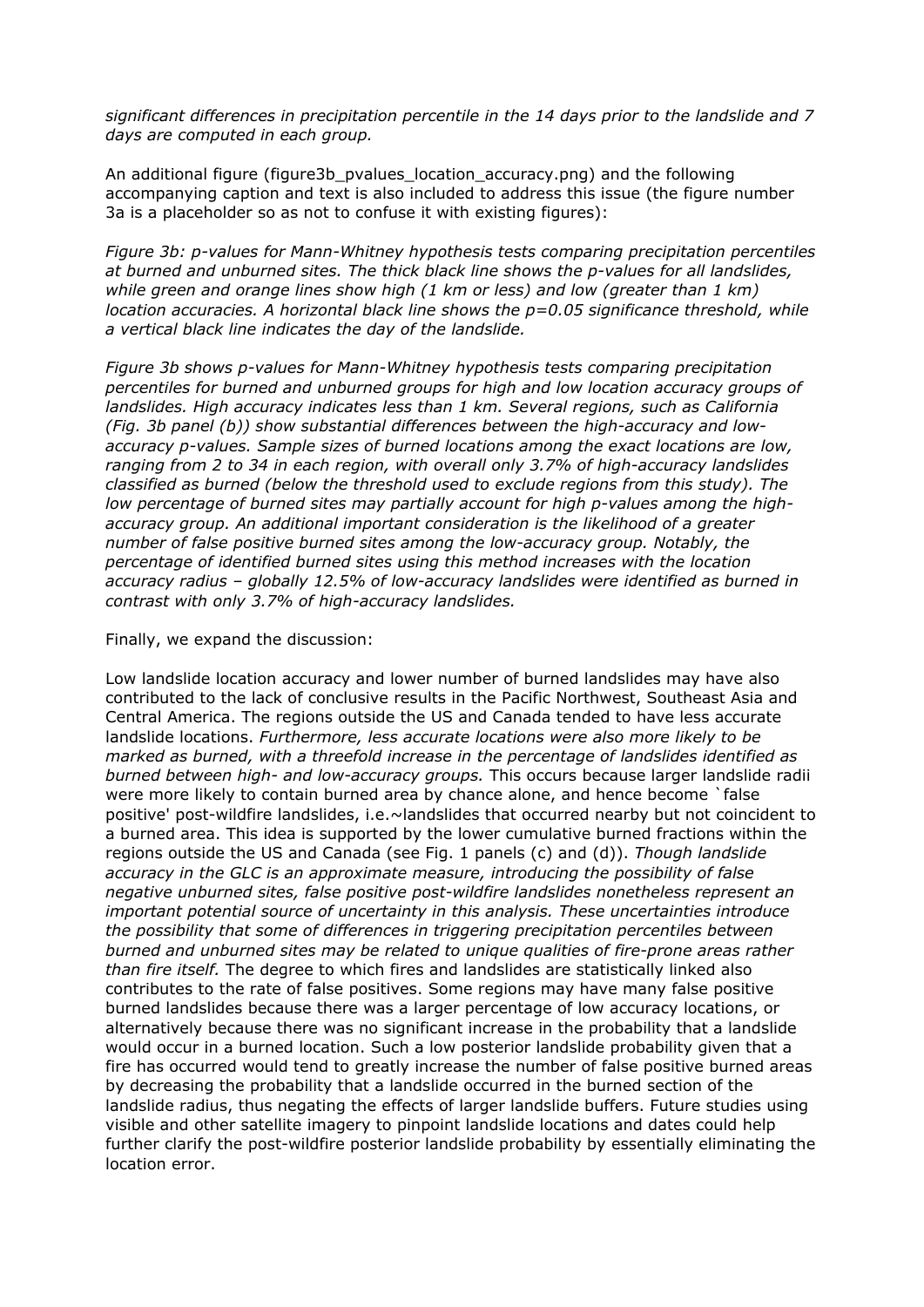**The third challenge is timing of the landslide database that you are using with respect to the wildfire. The issue of timing cross-cuts the first challenge. We know that, in general, shallow landslides happen several years after a wildfire and post-fire debris flows happen very soon after a wildfire, but you show the timing of the landsliding in any of your plots so it is very hard to analyze the how precipitation forcing should work based on the differences in those landslides with respect to time since fire. Consequently, explicitly analyzing time since fire will go a long way to helping readers to understand how to interpret your data.**

We thank the reviewer for this suggestion. We have compiled an additional figure that takes into account the delay between fire and landslide (less than or greater than 1 year), named figure5a pvalues timing.png in the supplement.

Figure 5a: *p-values for Mann-Whitney hypothesis tests comparing precipitation percentiles at burned and unburned sites. The thick black line shows the p-values for all landslides, while orange and green lines show landslides occurring within one year of a wildfire and between one and three year of a wildfire respectively. A horizontal black line shows the p=0.05 significance threshold, while a vertical black line indicates the day of the landslide.*

The following text is inserted in the Results section to describe this figure (note that the figure number is a placeholder to avoid confusion with existing figures):

*Figure 5a shows the p-values of Mann-Whitney tests comparing precipitation percentiles of groups of mass movements with different timing relative to wildfire with precipitation percentiles of mass movements at unburned sites. Landslides at burned sites were divided into two groups: within one year after a wildfire, landslide between one and three years after a wildfire. In California and the Pacific Northwest of the US (Figure 5a panels (b) and (d)), the p-values are similar among the two timing groups. By contrast, in the Intermountain West of the US (Figure 5a panel (c)), the lower precipitation percentiles at burned sites are only statistically significant at the time of the for landslides occurring 1-3 years after a wildfire. However, precipitation is significantly lower in the 'less than one year' group in the seven-to-three days before the landslide. In Central America, the Himalayas, and Southeast Asia (Figure 5a panels (e), (f), and (g)), differences between burned and unburned sites are not statistically significant for either group.*

The following text is inserted into the Discussion:

*The timing of landslides relative to wildfire may also influence the magnitude of triggering storms. While in some regions, such as California and the Pacific Northwest, timing does not have a major impact on precipitation percentile differences, the Intermountain West of the US displays two distinct behaviors depending on the timing of landslides relative to wildfire. In the year immediately after a fire, the precipitation percentile is lower than for landslides at unburned locations in the seven-to-three days before the landslide, before rising to match precipitation percentile at unburned locations (see Figure 5a panel (c)). This pattern matches the result from Figure 6 panel (c) in which post-wildfire landslides in this region appear to manifest as a large storm preceded by a period of infrequent precipitation. In contrast, timing appears to make little difference to the precipitation percentile in other regions.*

**A final general comment is that some of the precipitation analysis is very vague**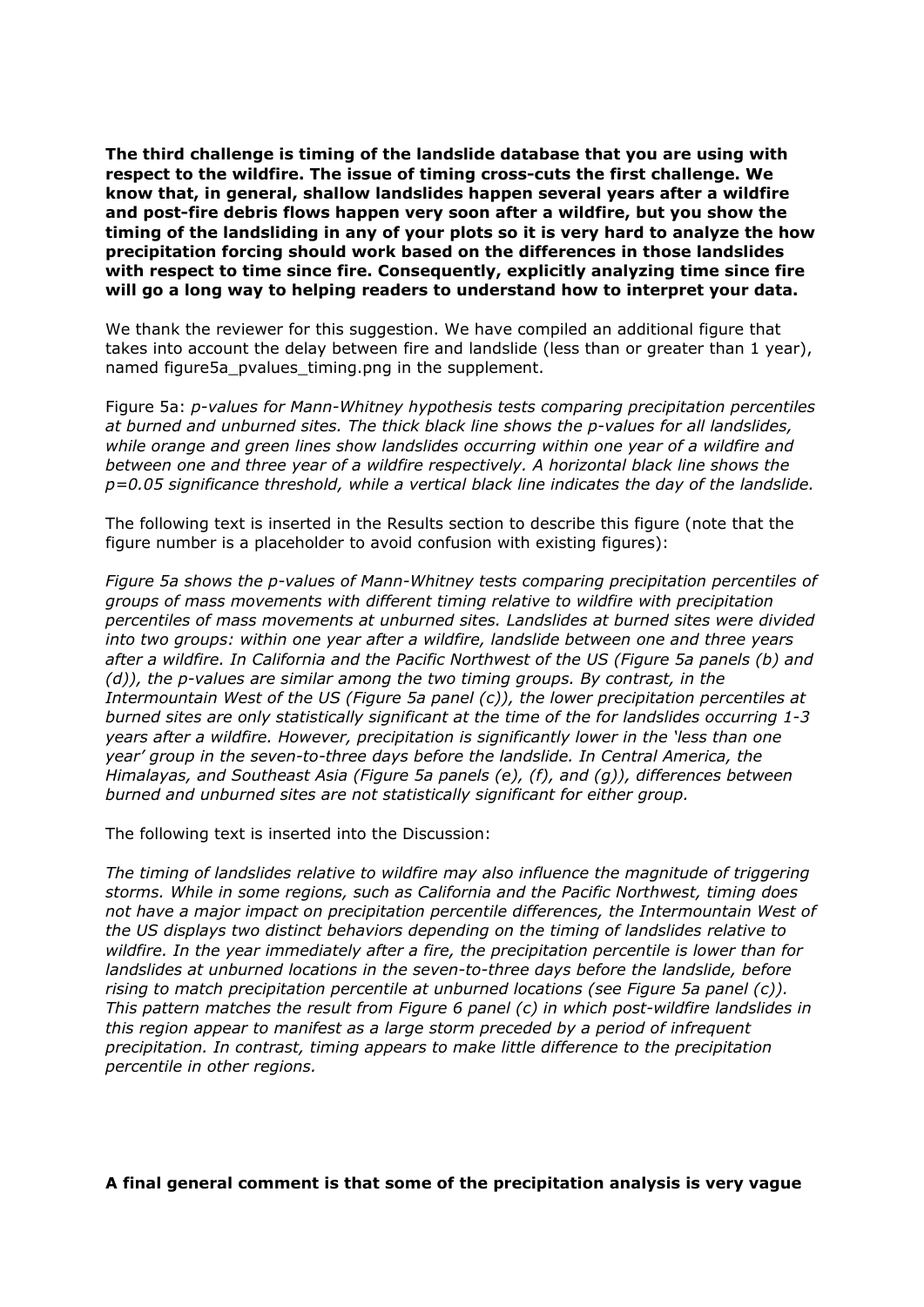**for readers unfamiliar with the type of data you are using. For example, you often refer to changes in percentiles, but often it isn't clear what the precipitation is a percentile of? Is it the percentile of the max 7 day rainfall, the max rainfall in a 38 year record, or something else. More detail in explaining your methods would really help readers. Similar comment for the figures. Many of the figures are missing axis labels or labeled tick marks like the inset figures in Figure 1, Figure 4 h-u, and Figure 5.**

We thank the reviewer for this suggestion and have clarified the methods section below:

*First, the seven-day running total precipitation depth percentile for the 30 days surrounding the day of the year and across the total 38-year record (see Sect. 2.4) was used as a proxy for landslide susceptibility.*

And further details in Sect. 2.4:

Precipitation data were further processed to facilitate the comparison of landslidetriggering events across a variety of seasons and climates. The precipitation values were normalized for both location and time of year by computing a 30-day rolling percentile of the 7-day running precipitation values based on 38 years of historical precipitation climatology from 1981–2019 for each location. The percentile was computed from all the precipitation values from up to 15 days before or after the day of the year (DOY) on which the landslide occurred, and from all years in the record. This statistic controls for geographic and seasonal differences across landslide events by producing a normalized precipitation distribution that remains uniform for location and time of year. As a result, anomalous precipitation events are highlighted, facilitating the comparison of landslide triggers across locations and seasons.

In addition, revised Figures 1 and 4 are included as supplements; the y-axis on figure 5 is further explained in the caption below.

# **Below I will mention several line specific comments.**

## **24: odd ref to Shakesy and Moody here as neither of those papers deal with landslides.**

We thank the reviewer for this observation, and change the references here to (Cannon, 2010; Staley, 2018)

Cannon, S. H., Gartner, J. E., Rupert, M. G., Michael, J. A., Rea, A. H., & Parrett, C. (2010). Predicting the probability and volume of postwildfire debris flows in the intermountain western United States. *Bulletin*, *122*(1-2), 127-144.

Staley, D. M., Tillery, A. C., Kean, J. W., McGuire, L. A., Pauling, H. E., Rengers, F. K., & Smith, J. B. (2018). Estimating post-fire debris-flow hazards prior to wildfire using a statistical analysis of historical distributions of fire severity from remote sensing data. *International journal of wildland fire*, *27*(9), 595-608.

## **25: Do Kirshbaum and Stanley reference wildfire?**

We thank the reviewer for this observation, and revise the text as follows:

*Mass movement hazards in general may also depend on dynamic factors such as soil moisture, meteorology and the length of time since the most recent fire (Kirschbaum and Stanley, 2018; McGuire et al., 2021; DeGraff et al. 2015)*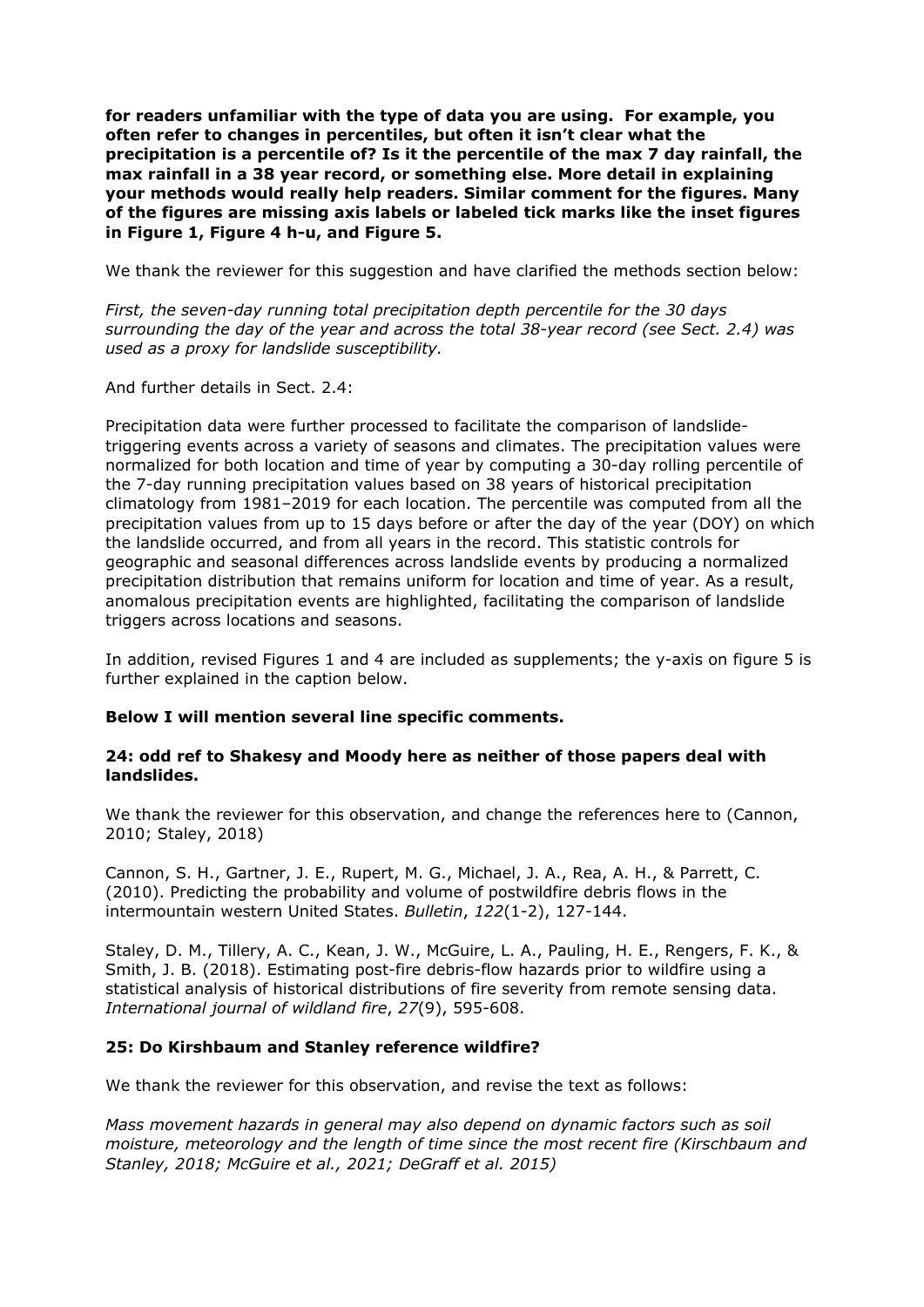*DeGRAFF, J. V., Cannon, S. H., & Gartner, J. E. (2015). The timing of susceptibility to postfire debris flows in the Western United States. Environmental & Engineering Geoscience, 21(4), 277-292.*

*McGuire, L. A., Rengers, F. K., Oakley, N., Kean, J. W., Staley, D. M., Tang, H., ... & Youberg, A. M. (2021). Time Since Burning and Rainfall Characteristics Impact Post-Fire Debris-Flow Initiation and Magnitude. Environmental & Engineering Geoscience, 27(1), 43-56.*

# **56: Ebel 2012 said that ash holds much more water, not that it reduces infiltration**

This sentence is revised as follows:

*A layer of post-fire ash caused by fire can also increase storage potential depending upon the thickness and hydraulic conductivity of the layer (Ebel et al., 2012)*

#### **67: There are many more up to date references you should add along with Cannon and Gartner, 2005. See refs in Moody et al., 2013; Santi and Rengers, 2020.**

We appreciate this point and add the following additional references

However, post-wildfire landslides, tend to be less driven by infiltration since the hydrophobic and more erodible sediment layer creates an ideal condition for runoff-driven landslides. (Cannon and Gartner, 2005; Cannon et al., 2008; Santi and Rengers, 2020).

Cannon, S. H., Gartner, J. E., Wilson, R. C., Bowers, J. C., & Laber, J. L. (2008). Storm rainfall conditions for floods and debris flows from recently burned areas in southwestern Colorado and southern California. *Geomorphology*, *96*(3-4), 250-269.

Santi, P. M., & Rengers, F. K. (2020). Wildfire and landscape change.

## **70: I'd add references to Pelletier and Orem, 2014**

We make the following change:

Increased likelihood of post-wildfire debris flows has also been associated with the erodibility of fine sediment in the soil, soil organic matter percentage, soil clay percentage, underlying lithology (e.g. sedimentary or granitic rock), watershed area, and watershed relief ratio (Gartner et al., 2009; Rupert et al., 2003; Pelletier and Orem, 2014)

Pelletier, J. D., & Orem, C. A. (2014). How do sediment yields from post $\Box$ wildfire debris□laden flows depend on terrain slope, soil burn severity class, and drainage basin area? Insights from airborne□LiDAR change detection. *Earth Surface Processes and Landforms*, *39*(13), 1822-1832.

## **82: You are referencing papers about post-fire debris flows here, which are very different than landslides. 104: The Donnellan paper is about debris flows. To my knowledge there have not yet been landslides reported for the Thomas fire.**

We thank the reviewer for the above two observations. Where possible we have used the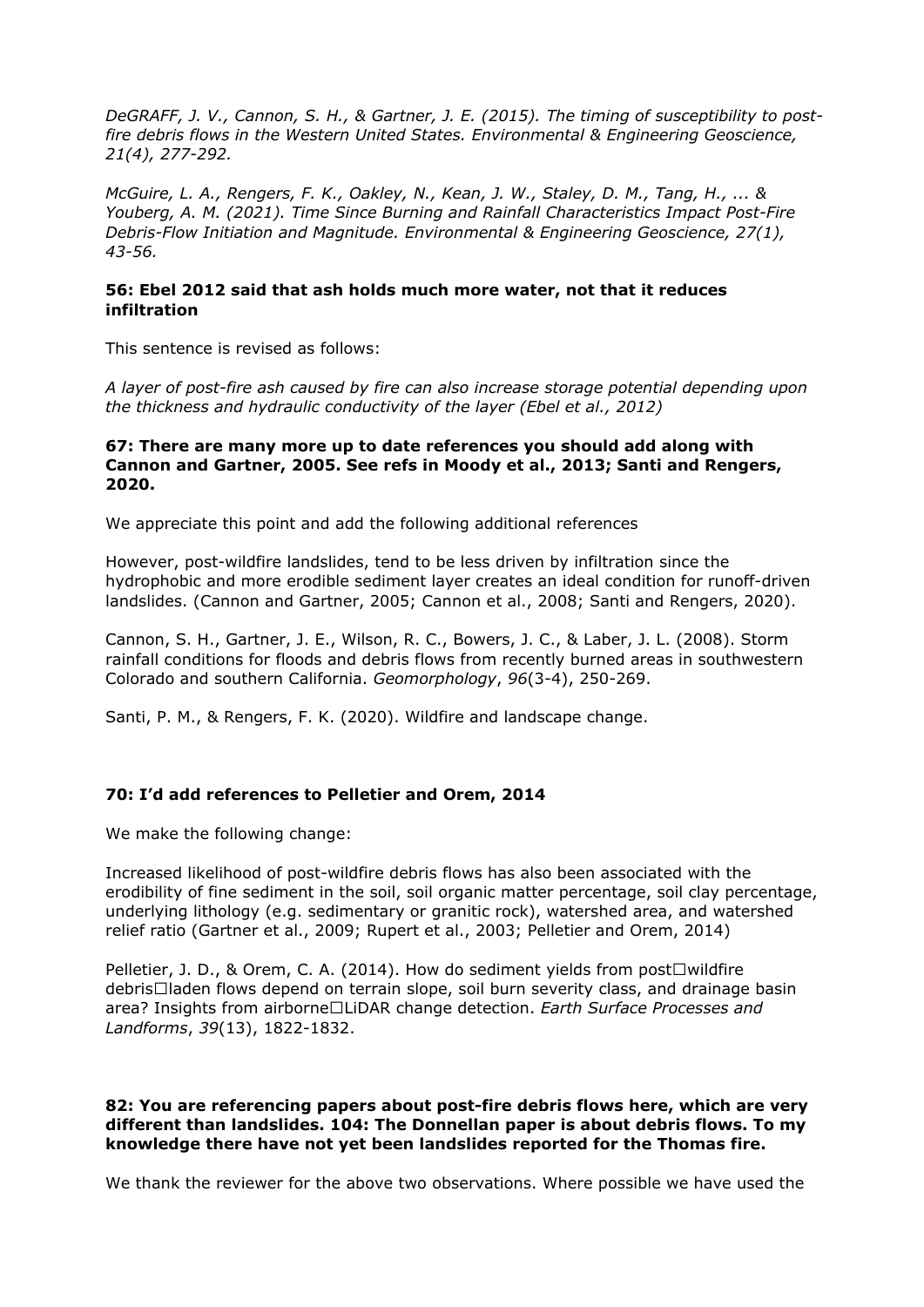same vocabulary as the GLC, in which 'landslide' refers to all types of rainfall-triggered mass movements. However, this terminology is misleading. We propose to replace the term 'landslide' with 'mass movement,' or 'debris flow' where specified throughout the manuscript to reduce confusion.

## **139: Please provide a more detailed definition of the precipitation depth percentile. 224: A 30-day rolling percentile of what?**

We appreciate the above two concerns, and will provided additional details about the percentile calculation below:

*First, the seven-day running total precipitation depth percentile for the 30 days surrounding the day of the year and across the total 38-year record (see Sect. 2.4) was used as a proxy for landslide susceptibility.*

And further details in Sect. 2.4:

Precipitation data were further processed to facilitate the comparison of landslidetriggering events across a variety of sea-sons and climates. The precipitation values were normalized for both location and time of year by computing a 30-day rolling percentile of the 7-day running precipitation values based on 38 years of historical precipitation climatology from 1981–2019 for each location. The percentile was computed from all the precipitation values from up to 15 days before or after the day of the year (DOY) on which the landslide occurred, and from all years in the record. This statistic controls for geographic and seasonal differences across landslide events by producing a normalized precipitation distribution that remains uniform for location and time of year. As a result, anomalous precipitation events are highlighted, facilitating the comparison of landslide triggers across locations and seasons.

# **236: Again the median percentile of what?**

The text is modified as follows, as well as any other locations where the percentile is not clarified:

The null hypothesis of the Mann–Whitney test was that the median *precipitation* percentile of the burned sites is greater than or equal to the median precipitation percentile of the unburned sites.

# **156: It isn't clear how you define those categories (e.g. what defines "rain" versus "downpour")**

We have clarified the text below:

In order to reduce errors resulting from including a variety of types of rainfall-triggered landslides within the same dataset, the selected landslides were limited to those *labeled in the GLC* with a 'landslide trigger' value of 'rain,' 'downpour,' 'flooding,' or 'continuous rain.'

## **179: Previous studies say that debris flow susceptibility increases within six months of a fire, but landsliding can take many years to occur. See Benda and Dunne, 1997**

Gartner et al. (2014) found that the increase in debris flow probability in a watershed due to wildfire is greatest immediately after wildfire, but can last a total of 2-5 years. *Other studies suggest that the overall mass movement hazard evolves over time in a more complex manner, with debris flow hazards increasing for the year after the fire followed by an increase in the frequency of shallow landslides as tree roots decay in subsequent years*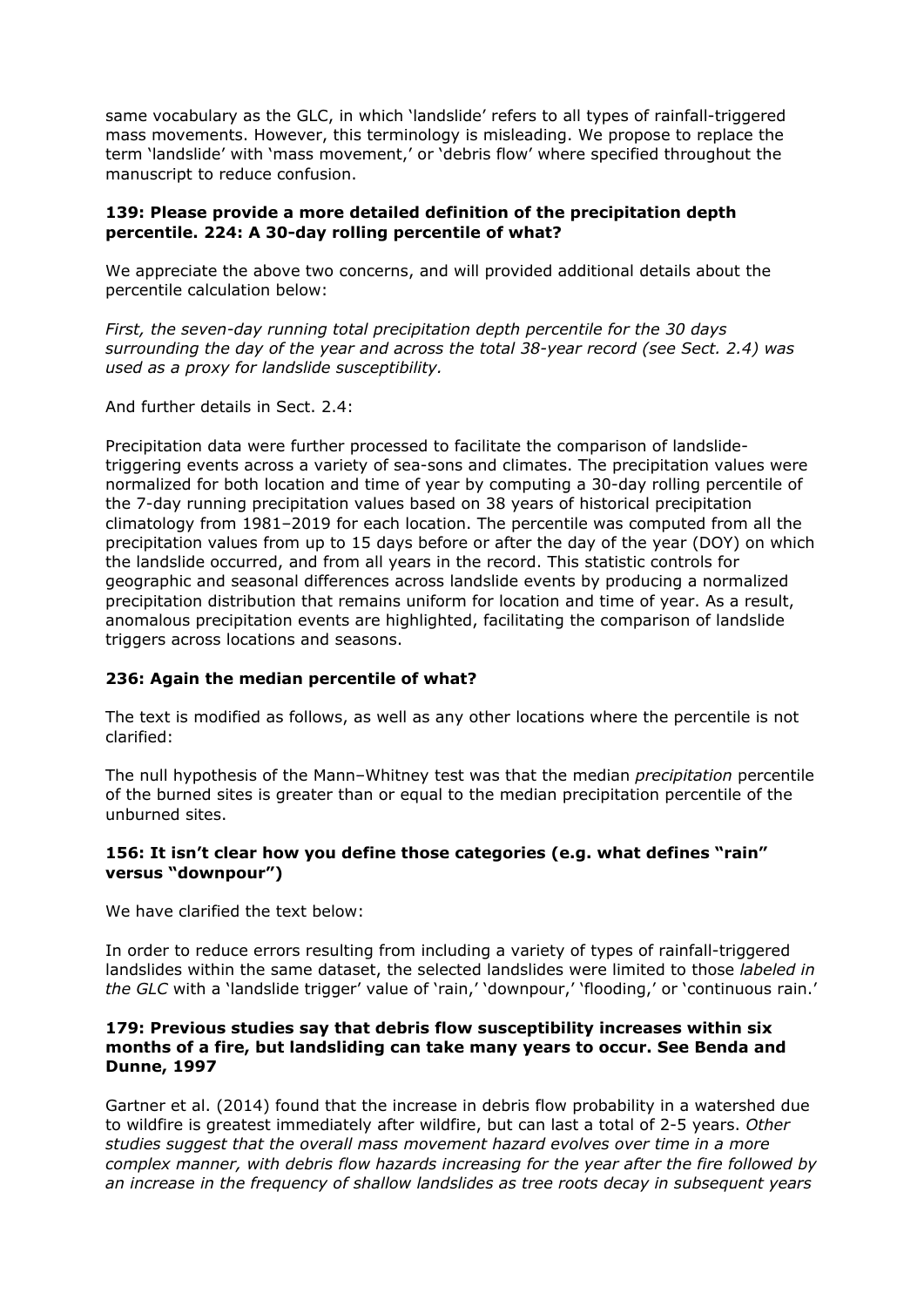*(Rengers et al., 2020; Benda and Dunne, 1997).*

Benda, L., & Dunne, T. (1997). Stochastic forcing of sediment supply to channel networks from landsliding and debris flow. *Water Resources Research*, *33*(12), 2849-2863.

Rengers, F. K., McGuire, L. A., Oakley, N. S., Kean, J. W., Staley, D. M., & Tang, H. (2020). Landslides after wildfire: Initiation, magnitude, and mobility. *Landslides*, *17*(11), 2631-2641.

## **194: You should acknowledge that severe wildfire is most common in semi arid regions. Humid regions can have fires, but the severity is limited and very few fires from humid regions result in landslides or debris flows because they don't reach very high burn severity.**

We appreciate this observation, and include the following reference to this effect:

These five studies model the probability of landslides following fire using logistic regressions to demonstrate that both burn severity (Staley et al., 2016) and burn extent within a watershed (Cannon et al. 2010) are associated with increased debris flow likelihood. Notably, burn severity and extent are both increased by drought and other low antecedent soil moisture (Westerling et al., 2003), and thus we expect to find more postwildfire debris flows in dry climates.

Westerling, A. L., Gershunov, A., Brown, T. J., Cayan, D. R., & Dettinger, M. D. (2003). Climate and wildfire in the western United States. *Bulletin of the American Meteorological Society*, *84*(5), 595-604.

# **196: Would CHIRPS even pick up a storm like the NCFR that hit Montecito, CA in January 2018?**

We appreciate this point, and elaborate on the choice of the CHIRPS dataset:

Time series of precipitation at the landslide sites were obtained from the CHIRPS precipitation dataset (Funk et al., 2015). *CHIRPS is a gauge-corrected global precipitation database derived from satellite-based cloud temperature measurements.The CHIRPS dataset was chosen because of its global coverage and relatively long climatological record (1981-present). Though the ~5.5 km resolution of CHIRPS may present challenges in capturing high-intensity storms that sometimes trigger landslides (Hong et al., 2006), Gupta et al. (2019) found that CHIRPS performed well in detecting extreme precipitation across India. Furthermore, this resolution matches the 5 km resolution of the plurality of records in the GLC.* Precipitation was averaged for each landslide location within the radius of the provided location accuracy. Additional pre-processing steps described below were performed to distinguish anomalously high precipitation events from potential seasonal shifts and climatic differences across sites

# **215: Please provide a more detailed description of both CHIRPS and Daymet.**

Please see the above changes to the description of the CHIRPS dataset. In addition, we add the following description of Daymet:

A comparison with the Daymet precipitation dataset over the same domain revealed that the two precipitation datasets frequently did not agree on these zero-precipitation landslide events, suggesting that the problem largely originated from the precipitation data themselves. *Daymet is higher-resolution than CHIRPS (1 km vs. 5.5 km) and is*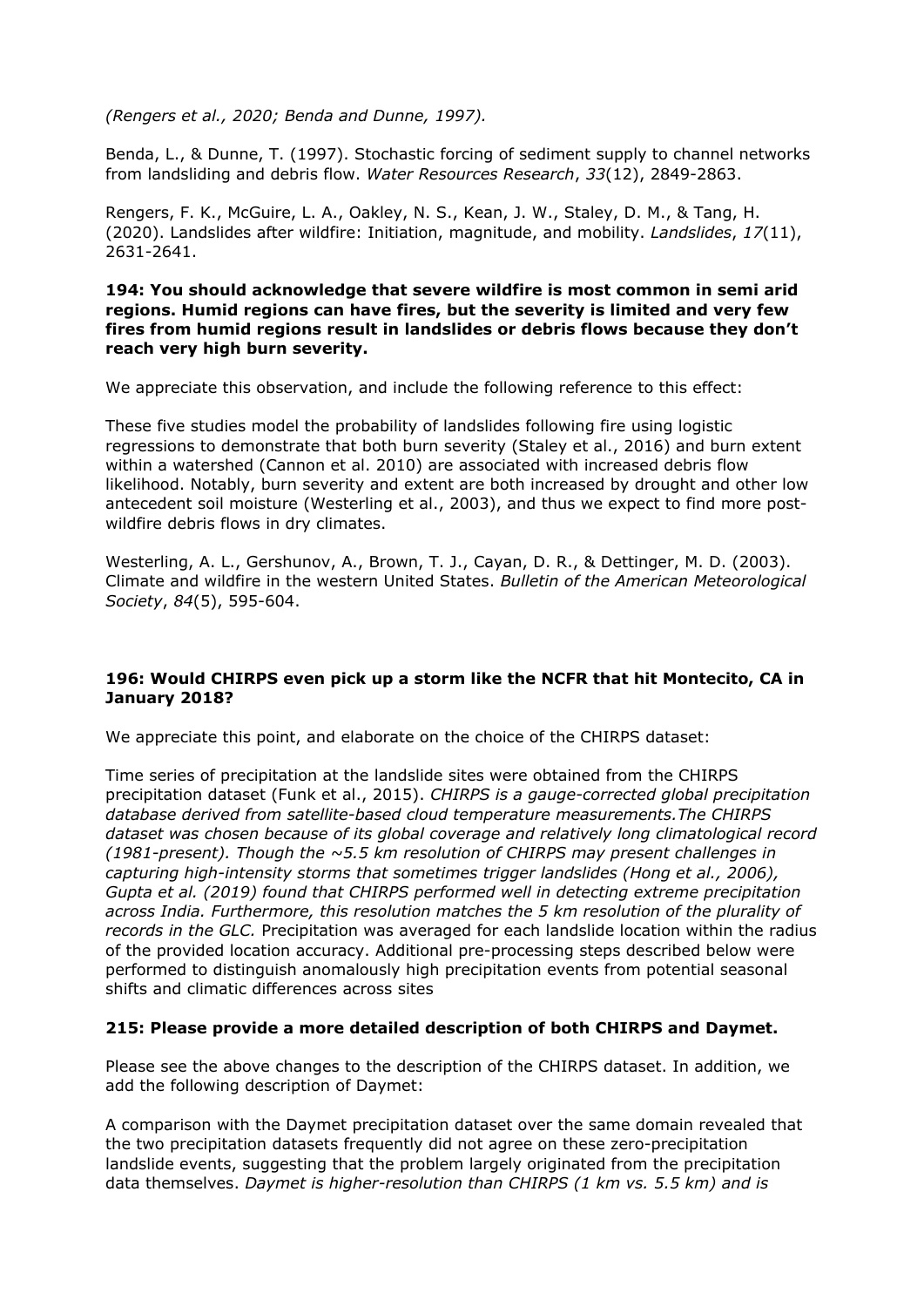*based on precipitation gauge measurements. The extent of Daymet is limited to North America and thus is only used for validation in the California area.*

# **266: Note the wide literature that wildfire is more likely during droughts.**

We make the following addition:

We found that in most regions there was a long-term difference in the mean annual frequency, likely because fires occur more often in areas with drier climates (Liu et al., 2014) *and drought (Balling et al., 1992; Gudmundsson et al., 2014)*

Balling, R. C., Meyer, G. A., & Wells, S. G. (1992). Climate change in Yellowstone National Park: is the drought-related risk of wildfires increasing?. *Climatic change*, *22*(1), 35-45.

Gudmundsson, L., Rego, F. C., Rocha, M., & Seneviratne, S. I. (2014). Predicting above normal wildfire activity in southern Europe as a function of meteorological drought. *Environmental Research Letters*, *9*(8), 084008.

# **440: Be more specific in the length of time you are referring to when you say "a dry spell followed by a sharp uptick in precipitation" Are you talking about decadal drought, a few weeks, ?**

The text is clarified as indicated below:

In contrast, in the Intermountain West burned landslide locations appear to be characterized by a *dry spell of at least 20 days* followed by a sharp uptick in precipitation, suggesting that burned and dry soil may be the most vulnerable to extreme erosion in that region.

**446: Since you don't differentiate between debris flows and landslides, it is entirely unclear how to assess your conclusion that you think landslides are caused by isolated intense thunderstorms on dry soil. Wall et al., 2020 offers a really nice overview of literature in the Pacific Northwest about true post-fire landslides (not debris flows). Note that the authors referenced therein often saw landsliding after very wet periods many years after wildfire.**

We appreciate this point, and have clarified this conclusion as follows:

In other regions such as the Intermountain West and Southeast Asia, landslide seasonality was shifted by 3or 6 months, suggesting that the physical mechanisms causing landslides at burned and unburned locations in these regions are entirely different. *For example, in the Intermountain West we posit that a portion of post-wildfire landslides may be caused by isolated intense* thunderstorms on dry soil producing the observed pattern of landslidetriggering storms in burned locations preceded by at least several weeks with limited precipitation. Among the unburned sites, by contrast, a pattern of mass movements occurring during the wettest part of the year suggests that saturation of the soil is a more important precursor.

## **Figure 3: Not sure what you mean by "bold coloring" in the caption. What makes a color bold? Also there are 6 symbols in the legend, I only see four symbols in the plot.**

The caption of Figure 3 is changed as follows:

Days where a significant difference was found between the burned and unburned groups are indicated in *darker* colors.